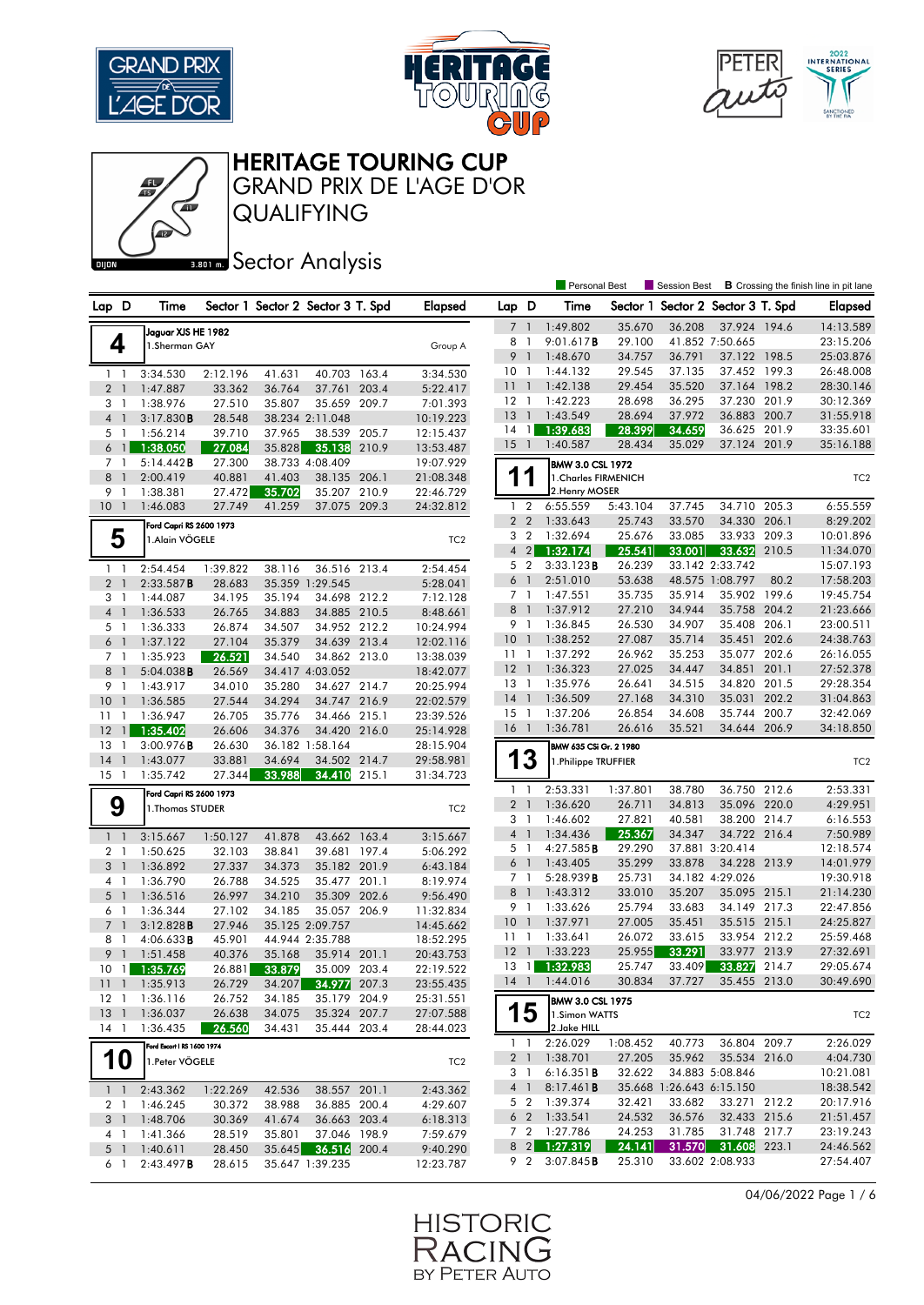







GRAND PRIX DE L'AGE D'OR

QUALIFYING

### **BRONES** Sector Analysis

|                     |                               |                            |                  |                  |                                   |       |                      |                                  |                | <b>Personal Best</b>            |                        | <b>B</b> Crossing the finish line in pit lane<br>Session Best |                              |       |                       |
|---------------------|-------------------------------|----------------------------|------------------|------------------|-----------------------------------|-------|----------------------|----------------------------------|----------------|---------------------------------|------------------------|---------------------------------------------------------------|------------------------------|-------|-----------------------|
| Lap D               |                               | Time                       |                  |                  | Sector 1 Sector 2 Sector 3 T. Spd |       | <b>Elapsed</b>       | Lap D                            |                | Time                            |                        | Sector 1 Sector 2 Sector 3 T. Spd                             |                              |       | <b>Elapsed</b>        |
| 10                  | $\overline{1}$                | 1:43.952                   | 35.844           | 34.106           | 34.002 214.3                      |       | 29:38.359            |                                  |                | 2:56.343                        | 1:42.113               | 38.125                                                        | 36.105 212.2                 |       | 2:56.343              |
| 11                  | $\mathbf{1}$                  | 1:32.889                   | 25.499           | 33.182           | 34.208 212.6                      |       | 31:11.248            | 2 <sub>1</sub>                   |                | 1:38.674                        | 28.194                 | 35.446                                                        | 35.034 212.2                 |       | 4:35.017              |
| 12                  | $\mathbf{1}$                  | 1:33.168                   | 25.200           | 34.120           | 33.848 216.9                      |       | 32:44.416            | 3 <sup>1</sup>                   |                | 1:39.636                        | 28.297                 | 36.760                                                        | 34.579 214.7                 |       | 6:14.653              |
| 13                  | -1                            | 1:34.623                   | 25.703           | 34.670           | 34.250 220.0                      |       | 34:19.039            | 4 1                              |                | 1:36.307                        | 25.859                 | 34.514                                                        | 35.934 211.8                 |       | 7:50.960              |
| 14                  | $\overline{1}$                | 1:39.858                   | 29.505           | 35.280           | 35.073 210.5                      |       | 35:58.897            | 5                                | $\overline{1}$ | 2:55.376B                       | 29.002                 |                                                               | 35.758 1:50.616              |       | 10:46.336             |
| 15                  | $\overline{1}$                | 1:33.094                   | 25.768           | 33.539           | 33.787 213.4                      |       | 37:31.991            | 6                                | $\overline{1}$ | 1:43.158                        | 32.862                 | 36.340                                                        | 33.956 210.5                 |       | 12:29.494             |
|                     |                               | Ford Escort   RS 1600 1975 |                  |                  |                                   |       |                      | $\overline{7}$                   | $\overline{1}$ | 1:33.727                        | 25.557                 | 34.330                                                        | 33.840 215.1                 |       | 14:03.221             |
|                     | 16                            | 1.Damien KOHLER            |                  |                  |                                   |       | TC <sub>2</sub>      |                                  |                | Ford Capri RS 3100 1975         |                        |                                                               |                              |       |                       |
|                     |                               |                            |                  |                  |                                   |       |                      | 32                               |                | 1. Mark FARMER                  |                        |                                                               |                              |       | TC <sub>2</sub>       |
| $1\quad$            |                               | 2:03.047                   | 50.652           | 36.749           | 35.646                            | 208.5 | 2:03.047             |                                  |                |                                 |                        |                                                               |                              |       |                       |
| 2 <sub>1</sub>      |                               | 1:34.863                   | 26.742           | 34.116           | 34.005                            | 209.3 | 3:37.910             | 1 <sup>1</sup>                   |                | 2:01.236                        | 52.376                 | 35.309                                                        | 33.551                       | 232.8 | 2:01.236              |
| 3 <sup>1</sup>      |                               | 1:34.933                   | 26.694           | 33.889           | 34.350                            | 200.7 | 5:12.843             | 2 <sub>1</sub>                   |                | 1:30.958                        | 24.672                 | 33.970                                                        | 32.316 235.8                 |       | 3:32.194              |
| 4 1                 |                               | 1:33.993                   | 26.240           | 33.674           | 34.079 208.1                      |       | 6:46.836             | 3 1                              |                | 1:30.253                        | 24.172                 | 32.369                                                        | 33.712 232.8                 |       | 5:02.447              |
| 5 <sub>1</sub>      |                               | 1:36.374                   | 27.152           | 34.395           | 34.827                            | 207.3 | 8:23.210             | $\overline{4}$                   | $\mathbf{1}$   | 1:28.709                        | 24.106                 | 32.360                                                        | 32.243 237.4                 |       | 6:31.156              |
| 6 1                 |                               | 3:49.269B                  | 27.889           |                  | 37.119 2:44.261                   |       | 12:12.479            | 5 <sub>1</sub>                   |                | 1:31.148                        | 26.450                 | 32.602                                                        | 32.096                       | 237.9 | 8:02.304              |
| $\overline{7}$      | $\overline{1}$                | 1:42.031                   | 33.097           | 34.600           | 34.334                            | 208.1 | 13:54.510            | 6                                |                | 1:31.572                        | 26.408                 | 32.416                                                        | 32.748                       | 238.4 | 9:33.876              |
| 8 1                 |                               | 2:01.351                   | 26.691           | 36.555           | 58.105                            | 98.4  | 15:55.861            | 7 <sub>1</sub>                   |                | 1:29.264                        | 24.300                 | 32.363                                                        | 32.601                       | 236.3 | 11:03.140             |
| 9                   | $\overline{\phantom{a}}$      | 2:22.099                   | 42.343           | 46.737           | 53.019                            | 172.2 | 18:17.960            | 8 <sup>1</sup>                   |                | 1:33.435                        | 24.441                 | 35.317                                                        | 33.677 232.8                 |       | 12:36.575             |
| 10                  | $\mathbf{1}$                  | 1:36.367                   | 26.966           | 33.805           | 35.596                            | 208.5 | 19:54.327            |                                  |                | BMW 635 CSi 1985                |                        |                                                               |                              |       |                       |
| 11                  | $\overline{1}$                | 1:33.783                   | 25.831           | 33.862           | 34.090 209.7                      |       | 21:28.110            | 33                               |                | 1. Robert BOOS                  |                        |                                                               |                              |       | Group A               |
|                     |                               | <b>BMW 635 CSi 1985</b>    |                  |                  |                                   |       |                      |                                  |                |                                 | 2. François JAKUBOWSKI |                                                               |                              |       |                       |
|                     | 18                            | 1.Johannes SCHOUTEN        |                  |                  |                                   |       | Group A              | 1 <sub>1</sub>                   |                | 2:21.210                        | 1:02.727               | 40.252                                                        | 38.231                       | 203.4 | 2:21.210              |
|                     |                               |                            |                  |                  |                                   |       |                      | 2 <sub>1</sub>                   |                | 1:42.931                        | 29.700                 | 37.828                                                        | 35.403 208.1                 |       | 4:04.141              |
| $1\quad$            |                               | 1:54.826                   | 44.751           | 35.359           | 34.716 204.5                      |       | 1:54.826             | 3                                | -1             | 1:39.265                        | 27.804                 | 36.327                                                        | 35.134 208.1                 |       | 5:43.406              |
| 2 <sup>1</sup>      |                               | 1:32.624                   | 25.644           | 33.287           | 33.693 207.7                      |       | 3:27.450             | 4 <sup>1</sup>                   |                | 1:37.766                        | 27.472                 | 35.554                                                        | 34.740 208.9                 |       | 7:21.172              |
| 3<br>$\overline{4}$ | $\mathbf{1}$<br>$\frac{1}{2}$ | 1:32.428                   | 25.363<br>25.483 | 33.290           | 33.775 207.7<br>33.475 212.2      |       | 4:59.878             | 5 <sub>1</sub><br>6 <sup>1</sup> |                | 1:36.933<br>1:37.018            | 26.942<br>27.272       | 35.265                                                        | 34.726 209.7<br>34.818 211.8 |       | 8:58.105<br>10:35.123 |
|                     | 5 1                           | 1:32.132<br>1:32.952       | 26.121           | 33.174<br>33.395 | 33.436                            | 213.9 | 6:32.010<br>8:04.962 | 7 <sub>1</sub>                   |                | 1:38.115                        | 27.196                 | 34.928<br>35.597                                              | 35.322 209.7                 |       | 12:13.238             |
|                     |                               | 6 1 28:52.222 <b>B</b>     | 25.645           | 36.228           |                                   |       | 36:57.184            | 8                                | $\overline{1}$ | 1:37.660                        | 27.667                 | 35.132                                                        | 34.861                       | 208.1 | 13:50.898             |
| 7 <sub>1</sub>      |                               | 1:49.588                   | 36.539           | 37.980           | 35.069 207.7                      |       | 38:46.772            | 9 1                              |                | 4:49.336 <b>B</b>               | 27.876                 |                                                               | 36.808 3:44.652              |       | 18:40.234             |
| 8 1                 |                               | 1:33.334                   | 25.618           | 33.723           | 33.993 207.7                      |       | 40:20.106            | 10 <sub>2</sub>                  |                | 1:40.895                        | 33.163                 | 33.495                                                        | 34.237 215.1                 |       | 20:21.129             |
|                     |                               | Ford Escort   RS 1600 1975 |                  |                  |                                   |       |                      | 11                               | $\overline{2}$ | 1:34.228                        | 25.754                 | 34.232                                                        | 34.242 213.9                 |       | 21:55.357             |
|                     | 19                            | 1. Jean-Luc BLANCHEMAIN    |                  |                  |                                   |       | TC <sub>2</sub>      | 12 <sup>2</sup>                  |                | 1:35.854                        | 27.886                 | 34.372                                                        | 33.596 213.9                 |       | 23:31.211             |
|                     |                               |                            |                  |                  |                                   |       |                      | 13 2                             |                | 1:33.585                        | 25.788                 | 34.070                                                        | 33.727 218.2                 |       | 25:04.796             |
| $1\quad$            |                               | 2:45.443                   | 1:27.434         | 39.907           | 38.102 203.4                      |       | 2:45.443             | $14 \quad 2$                     |                | 1:33.069                        | 26.162                 | 33.283                                                        | 33.624 215.1                 |       | 26:37.865             |
| 2 <sub>1</sub>      |                               | 1:38.271                   | 28.112           | 34.662           | 35.497 206.1                      |       | 4:23.714             | 15 2                             |                | 1:32.608                        | 25.645                 | 33.284                                                        | 33.679 214.7                 |       | 28:10.473             |
| 3 1                 |                               | 1:38.754                   | 28.081           | 34.742           | 35.931                            | 195.3 | 6:02.468             | 16 <sub>2</sub>                  |                | 4:24.919 <b>B</b>               | 25.513                 |                                                               | 33.284 3:26.122              |       | 32:35.392             |
|                     | 4 1                           | 1:36.310                   | 26.982           | 34.280           | 35.048                            | 204.9 | 7:38.778             | 17 <sub>2</sub>                  |                | 1:42.317                        | 33.298                 | 34.939                                                        | 34.080                       | 213.4 | 34:17.709             |
| 5 1                 |                               | 1:36.928                   | 26.630           | 34.300           | 35.998                            | 188.2 | 9:15.706             | 18 2                             |                | 1:32.037                        | 25.572                 | 33.121                                                        | 33.344 214.7                 |       | 35:49.746             |
|                     |                               | Ford Mustang 289 1965      |                  |                  |                                   |       |                      | 19 <sup>2</sup>                  |                | 1:31.300                        | 25.371                 | 32.647                                                        | 33.282                       | 215.6 | 37:21.046             |
| <b>20</b>           |                               | 1. Christian DUMOLIN       |                  |                  |                                   |       | TC1                  |                                  |                | Ford Capri RS 3100 Cologne 1974 |                        |                                                               |                              |       |                       |
|                     |                               | 2.Pierre-Alain THIBAUT     |                  |                  |                                   |       |                      | 37                               |                | 1.Armand MILLE                  |                        |                                                               |                              |       | TC <sub>2</sub>       |
|                     | $1\quad 2$                    | 2:37.653                   | 1:23.003         | 38.867           | 35.783 220.9                      |       | 2:37.653             |                                  |                |                                 |                        |                                                               |                              |       |                       |
|                     | 2 <sub>2</sub>                | 1:43.082                   | 29.381           | 38.150           | 35.551 221.3                      |       | 4:20.735             | $\mathbf{1}$                     | $\overline{1}$ | 2:54.901                        | 1:40.516               | 38.151                                                        | 36.234 198.9                 |       | 2:54.901              |
|                     |                               | 3 2 1:45.344               | 30.893           | 37.720           | 36.731 223.1                      |       | 6:06.079             |                                  |                | 2 1 1:39.675                    | 28.824                 | 35.283                                                        | 35.568 206.5                 |       | 4:34.576              |
|                     |                               | 4 2 1:43.468               | 29.561           | 38.129           | 35.778 220.4                      |       | 7:49.547             | 3 1                              |                | 1:38.450                        | 27.659                 | 36.440                                                        | 34.351 210.5                 |       | 6:13.026              |
|                     |                               | 5 2 1:43.778               | 29.854           | 38.079           | 35.845 221.8                      |       | 9:33.325             | 4 1                              |                | 6:20.674B                       | 26.536                 |                                                               | 34.692 5:19.446              |       | 12:33.700             |
|                     | 6 2                           | 3:59.479B                  | 30.472           |                  | 36.876 2:52.131                   |       | 13:32.804            | 5 1                              |                | 1:44.313                        | 34.439                 | 34.469                                                        | 35.405 207.7                 |       | 14:18.013             |
|                     | 7 <sup>1</sup>                | 2:12.469                   | 37.983           | 36.563           | 57.923                            | 79.1  | 15:45.273            | 61                               |                | 5:05.385B                       | 27.590                 |                                                               | 44.598 3:53.197              |       | 19:23.398             |
|                     | 81                            | 3:51.097B                  | 48.156           |                  | 47.676 2:15.265                   |       | 19:36.370            | 7 1                              |                | 1:44.689                        | 34.842                 | 36.043                                                        | 33.804 229.8                 |       | 21:08.087             |
|                     |                               | 9 1 1:44.780               | 34.327           | 35.755           | 34.698 221.8                      |       | 21:21.150            | 8 1                              |                | 1:34.155                        | 26.198                 | 34.725                                                        | 33.232 227.8                 |       | 22:42.242             |
|                     |                               | 10 1 1:37.826              | 27.491           | 35.724           | 34.611 222.2                      |       | 22:58.976            | 9 <sub>1</sub>                   |                | 1:31.952                        | 25.797                 | 33.534                                                        | 32.621 230.8                 |       | 24:14.194             |
| $11 \quad 1$        |                               | 1:39.725                   | 27.524           | 37.427           | 34.774 223.6                      |       | 24:38.701            | 10 <sub>1</sub>                  |                | 1:32.032                        | 25.774                 | 33.425                                                        | 32.833 231.8<br>32.706 229.8 |       | 25:46.226             |
| $12-1$              |                               | 1:38.130                   | 27.469           | 36.004           | 34.657 223.6                      |       | 26:16.831            |                                  |                | 11 1 1:31.813                   | 25.667                 | 33.440                                                        |                              |       | 27:18.039             |
|                     |                               | <b>BMW 3.0 CSL 1975</b>    |                  |                  |                                   |       |                      |                                  |                | 12 1 1:31.522                   | 25.696<br>25.450       | 33.338<br>33.316                                              | 32.488 230.8                 |       | 28:49.561             |
|                     | 22                            | 1. Olivier BREITTMAYER     |                  |                  |                                   |       | TC <sub>2</sub>      |                                  |                | 13 1 1:31.830                   |                        |                                                               | 33.064 225.0                 |       | 30:21.391             |
|                     |                               |                            |                  |                  |                                   |       |                      |                                  |                |                                 |                        |                                                               |                              |       |                       |



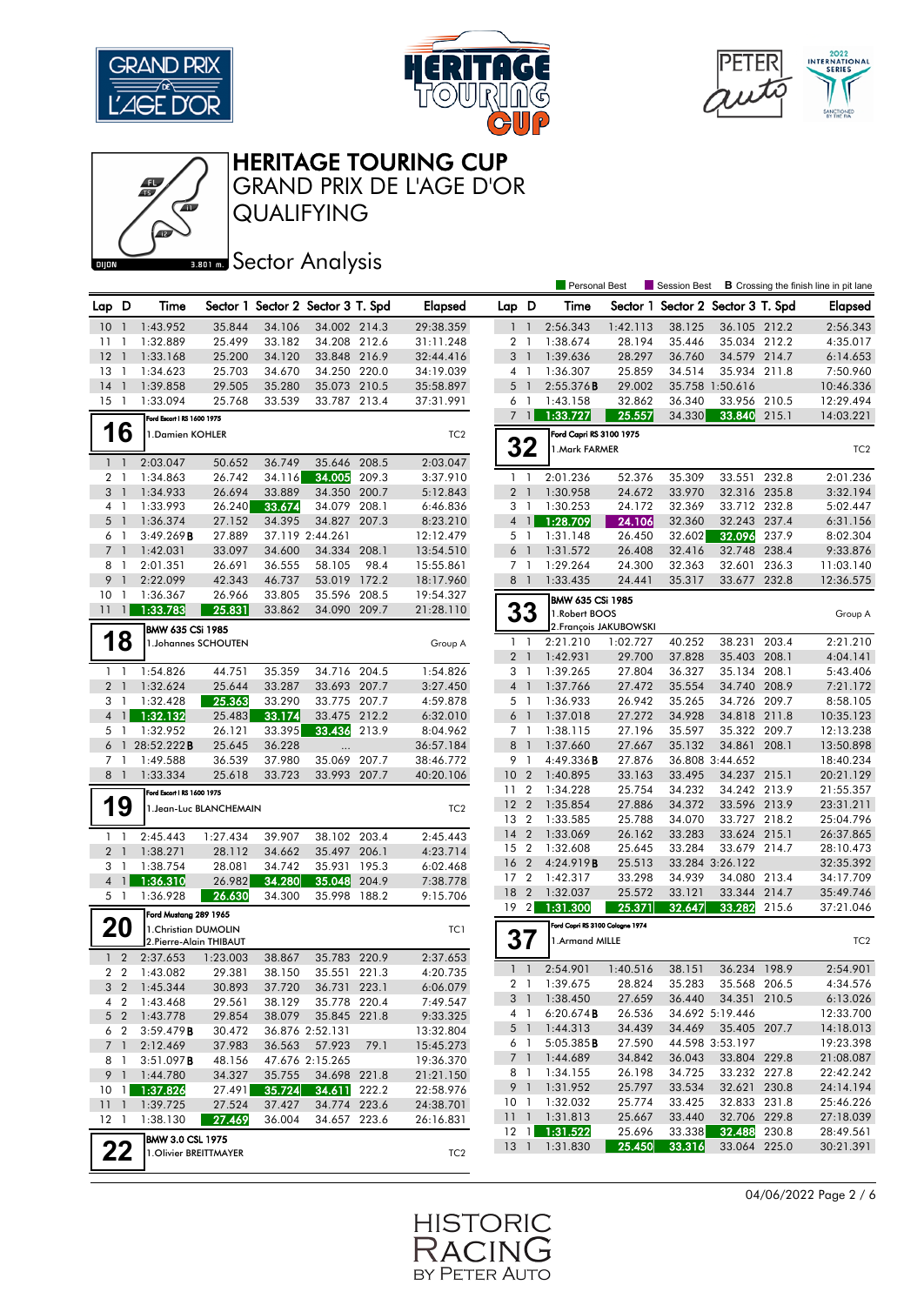





QUALIFYING GRAND PRIX DE L'AGE D'OR

## **BRONES** Sector Analysis

|                                              |                         |                  |                  |                                   |       |                        |                     |                                  | <b>Personal Best</b>            |                  | Session Best                      |                 |       | <b>B</b> Crossing the finish line in pit lane |
|----------------------------------------------|-------------------------|------------------|------------------|-----------------------------------|-------|------------------------|---------------------|----------------------------------|---------------------------------|------------------|-----------------------------------|-----------------|-------|-----------------------------------------------|
| Lap D                                        | Time                    |                  |                  | Sector 1 Sector 2 Sector 3 T. Spd |       | <b>Elapsed</b>         | Lap D               |                                  | Time                            |                  | Sector 1 Sector 2 Sector 3 T. Spd |                 |       | <b>Elapsed</b>                                |
|                                              |                         |                  |                  |                                   |       |                        | 15                  | $\overline{1}$                   | 1:40.547                        | 27.791           | 36.389                            | 36.367 219.5    |       | 28:43.243                                     |
|                                              | <b>BMW 635 CSi 1985</b> |                  |                  |                                   |       |                        | 16                  | $\mathbf{1}$                     | 1:40.183                        | 28.080           | 36.364                            | 35.739 222.7    |       | 30:23.426                                     |
| 42                                           | 1. Christian PERRIER    |                  |                  |                                   |       | Group A                | 17                  | $\mathbf{1}$                     | 1:39.606                        | 28.028           | 35.993                            | 35.585 220.9    |       | 32:03.032                                     |
| 1 <sup>1</sup>                               | 3:15.114                | 1:55.043         | 39.825           | 40.246 192.9                      |       | 3:15.114               |                     |                                  | Ford Escort   RS 1600 1974      |                  |                                   |                 |       |                                               |
| 2 <sub>1</sub>                               | 1:38.898                | 28.260           | 35.724           | 34.914 206.9                      |       | 4:54.012               | 47                  |                                  | 1. Guy Fabrice MESTROT          |                  |                                   |                 |       | TC <sub>2</sub>                               |
| 3 <sub>1</sub>                               | 1:35.039                | 26.296           | 34.405           | 34.338                            | 206.1 | 6:29.051               |                     |                                  | 2. Eric SECHAUD                 |                  |                                   |                 |       |                                               |
| $\overline{4}$<br>$\overline{1}$             | 1:35.376                | 26.404           | 34.278           | 34.694 209.7                      |       | 8:04.427               | $1\quad$            |                                  | 2:46.261                        | 1:28.895         | 39.804                            | 37.562 192.9    |       | 2:46.261                                      |
| 5 <sub>1</sub>                               | 1:35.976                | 26.869           | 34.634           | 34.473 209.7                      |       | 9:40.403               | 2 <sub>1</sub>      |                                  | 1:39.360                        | 28.180           | 36.234                            | 34.946 219.1    |       | 4:25.621                                      |
| $6-1$                                        | 1:36.407                | 26.312           | 34.170           | 35.925                            | 208.1 | 11:16.810              | 3                   | $\mathbf{1}$                     | 1:41.301                        | 28.278           | 36.078                            | 36.945 213.9    |       | 6:06.922                                      |
| 7 <sup>1</sup>                               | 4:27.184B               | 26.903           |                  | 34.757 3:25.524                   |       | 15:43.994              | 4 1                 |                                  | 1:43.804                        | 29.645           | 38.190                            | 35.969 217.7    |       | 7:50.726                                      |
| 8<br>$\overline{1}$                          | 2:34.722                | 51.708           | 46.937           | 56.077                            | 152.5 | 18:18.716              | $5-1$               |                                  | 1:39.777                        | 28.759           | 35.123                            | 35.895 216.4    |       | 9:30.503                                      |
| 9<br>$\overline{1}$                          | 1:40.870                | 29.748           | 35.473           | 35.649                            | 206.5 | 19:59.586              | 6                   | $\overline{1}$                   | 1:38.006                        | 27.232           | 35.207                            | 35.567 216.4    |       | 11:08.509                                     |
| 10 <sup>°</sup><br>$\overline{1}$            | 1:34.646                | 26.359           | 34.115           | 34.172 208.1                      |       | 21:34.232              | 7 <sub>1</sub>      |                                  | 1:38.114                        | 27.662           | 34.564                            | 35.888 215.1    |       | 12:46.623                                     |
| 11<br>$\mathbf{1}$                           | 1:34.338                | 26.113           | 33.887           | 34.338                            | 207.3 | 23:08.570              | 8                   | $\overline{1}$                   | 1:42.005                        | 28.282           | 36.841                            | 36.882 212.6    |       | 14:28.628                                     |
| 12 <sup>2</sup><br>$\overline{1}$            | 1:34.488                | 26.431           | 33.777           | 34.280                            | 209.7 | 24:43.058              | 9                   | $\mathbf{1}$                     | 7:29.187B                       | 29.639           |                                   | 45.920 6:13.628 |       | 21:57.815                                     |
| 13<br>- 1                                    | 1:34.670                | 26.575           | 34.013           | 34.082                            | 210.1 | 26:17.728              | 10 <sub>2</sub>     |                                  | 1:48.313                        | 37.665           | 36.253                            | 34.395 219.5    |       | 23:46.128                                     |
|                                              | <b>BMW 2002 TI 1970</b> |                  |                  |                                   |       |                        | 11                  | $\overline{2}$                   | 1:31.804                        | 25.399           | 33.315                            | 33.090 221.8    |       | 25:17.932                                     |
| 44                                           | 1.Katrin BEHRENS        |                  |                  |                                   |       | TC <sub>2</sub>        | 12 <sub>2</sub>     |                                  | 1:30.633                        | 25.131           | 32.519                            | 32.983          | 223.6 | 26:48.565                                     |
|                                              |                         |                  |                  |                                   |       |                        | 13                  | $\overline{2}$                   | $5:05.087$ <b>B</b>             | 30.175           |                                   | 36.444 3:58.468 |       | 31:53.652                                     |
| $1\quad$                                     | 2:16.290                | 58.099           | 38.994           | 39.197 184.6                      |       | 2:16.290               | $14-1$              |                                  | 1:48.549                        | 36.964           | 35.401                            | 36.184 209.3    |       | 33:42.201                                     |
| $\overline{2}$<br>$\overline{1}$             | 1:45.824                | 29.946           | 37.520           | 38.358                            | 184.3 | 4:02.114               | 15                  | $\overline{1}$                   | 1:39.259                        | 28.235           | 34.908                            | 36.116 214.3    |       | 35:21.460                                     |
| 3 <sup>1</sup>                               | 1:46.883                | 29.447           | 38.387           | 39.049                            | 183.7 | 5:48.997               | 16                  | $\mathbf{1}$                     | 1:37.557                        | 27.675           | 34.184                            | 35.698 216.0    |       | 36:59.017                                     |
| 4 1                                          | 1:45.719                | 29.299           | 37.807           | 38.613 185.6                      |       | 7:34.716               | 17                  | $\overline{1}$                   | 1:40.616                        | 28.886           | 35.306                            | 36.424 214.3    |       | 38:39.633                                     |
| 5<br>$\overline{1}$                          | 1:46.755                | 29.373           | 39.093           | 38.289                            | 185.9 | 9:21.471               | $18-1$              |                                  | 1:44.605                        | 32.800           | 35.656                            | 36.149 170.9    |       | 40:24.238                                     |
| 6 1                                          | 1:49.123                | 29.367           | 39.197           | 40.559                            | 184.3 | 11:10.594              |                     |                                  | Ford Capri RS 3100 1975         |                  |                                   |                 |       |                                               |
| $7^{\circ}$<br>$\overline{1}$                | 1:46.218                | 29.765           | 37.793           | 38.660                            | 186.2 | 12:56.812              | 50                  |                                  | 1. Maxime GUENAT                |                  |                                   |                 |       | TC <sub>2</sub>                               |
| 8<br>-1                                      | 3:07.587B               | 29.293           |                  | 37.938 2:00.356                   |       | 16:04.399              |                     |                                  |                                 |                  |                                   |                 |       |                                               |
| 9<br>$\overline{1}$                          | 2:31.740                | 48.797           | 49.307           | 53.636 175.9                      |       | 18:36.139              | 1 <sup>1</sup>      |                                  | 2:41.534                        | 1:30.601         | 36.601                            | 34.332 233.3    |       | 2:41.534                                      |
| 10<br>$\overline{1}$                         | 1:48.123                | 30.144           | 38.859           | 39.120 189.1                      |       | 20:24.262              | 2 <sub>1</sub>      |                                  | 1:29.700                        | 25.270           | 32.945                            | 31.485 236.3    |       | 4:11.234                                      |
| 11<br>$\overline{1}$                         | 1:45.802                | 29.353           | 38.275           | 38.174 187.8                      |       | 22:10.064              | 3 <sub>1</sub>      |                                  | 1:28.224                        | 24.630           | 32.222                            | 31.372 236.8    |       | 5:39.458                                      |
| $12-1$                                       | 1:45.359                | 29.333           | 37.774           | 38.252 186.2                      |       | 23:55.423              | $4-1$               |                                  | 1:26.907                        | 24.203           | 31.707                            | 30.997          | 238.4 | 7:06.365                                      |
| 13<br>$\overline{1}$                         | 1:45.515                | 29.224           | 37.653           | 38.638 188.2                      |       | 25:40.938              | $5-1$               |                                  | 1:27.490                        | 24.202           | 32.048                            | 31.240 238.4    |       | 8:33.855                                      |
| 14<br>$\overline{1}$<br>15<br>$\overline{1}$ | 1:45.870<br>1:46.353    | 29.309<br>29.189 | 38.277<br>39.013 | 38.284 186.9<br>38.151            | 185.9 | 27:26.808              | 6<br>$\overline{7}$ | $\overline{1}$<br>$\overline{1}$ | 11:55.789 <b>B</b><br>1:35.650  | 26.201<br>31.968 | 34.560                            | <br>31.591      |       | 20:29.644                                     |
| 16<br>$\mathbf{1}$                           | 1:44.513                | 29.257           | 37.418           | 37.838                            | 186.2 | 29:13.161<br>30:57.674 | 8 1                 |                                  | 1:28.804                        | 24.380           | 32.091<br>33.095                  | 31.329 238.9    | 236.3 | 22:05.294<br>23:34.098                        |
| 17<br>$\mathbf{1}$                           | 1:46.416                | 29.131           | 38.752           | 38.533                            | 187.2 | 32:44.090              | 9                   | $\overline{1}$                   | 3:47.554B                       | 24.442           |                                   | 33.384 2:49.728 |       | 27:21.652                                     |
| 18<br>-1                                     | 1:44.623                | 29.103           | 37.434           | 38.086 186.5                      |       | 34:28.713              |                     |                                  |                                 |                  |                                   |                 |       |                                               |
| 19<br>$\mathbf{1}$                           | 1:44.956                | 28.904           | 37.638           | 38.414                            | 187.5 | 36:13.669              |                     |                                  | FORD Capri RS 3100 Cologne 1973 |                  |                                   |                 |       |                                               |
| 20<br>-1                                     | 1:45.292                | 29.375           | 37.449           | 38.468                            | 186.2 | 37:58.961              |                     | 52                               | 1.Yves SCEMAMA                  |                  |                                   |                 |       | TC <sub>2</sub>                               |
| 211                                          | 1:45.966                | 29.954           | 37.743           | 38.269                            | 184.9 | 39:44.927              | $1\quad$            |                                  | 3:20.063                        | 2:09.101         | 36.473                            | 34.489 228.3    |       | 3:20.063                                      |
|                                              | Ford Mustang 289 1965   |                  |                  |                                   |       |                        | $\overline{2}$      | $\overline{1}$                   | 1:32.641                        | 26.701           | 33.432                            | 32.508 234.8    |       | 4:52.704                                      |
| 46                                           | 1.Serge LIBENS          |                  |                  |                                   |       | TC1                    | 3                   | - 1                              | 1:29.761                        | 25.045           | 32.612                            | 32.104 239.5    |       | 6:22.465                                      |
|                                              |                         |                  |                  |                                   |       |                        | $\overline{4}$      | $\overline{1}$                   | 1:31.462                        | 25.566           | 33.587                            | 32.309 237.9    |       | 7:53.927                                      |
| $\overline{1}$<br>1                          | 2:46.258                | 1:23.937         | 42.232           | 40.089 178.2                      |       | 2:46.258               | 5 1                 |                                  | 1:33.953                        | 26.345           | 34.851                            | 32.757 237.9    |       | 9:27.880                                      |
|                                              | 2 1 1:47.432            | 31.182           | 38.587           | 37.663 212.2                      |       | 4:33.690               |                     |                                  | 6 1 8:25.302 <b>B</b>           | 25.213           |                                   | 33.862 7:26.227 |       | 17:53.182                                     |
| 3 1                                          | 1:45.118                | 29.741           | 38.894           | 36.483 219.5                      |       | 6:18.808               | 7 1                 |                                  | 1:40.789                        | 35.468           | 33.155                            | 32.166 237.4    |       | 19:33.971                                     |
| $4 \quad 1$                                  | 1:42.086                | 28.593           | 37.160           | 36.333 218.2                      |       | 8:00.894               |                     | 8 1                              | 1:31.367                        | 24.652           | 34.157                            | 32.558 234.3    |       | 21:05.338                                     |
| 5 1                                          | 1:43.768                | 29.051           | 37.747           | 36.970 216.9                      |       | 9:44.662               | 9 1                 |                                  | 1:30.893                        | 25.540           | 33.254                            | 32.099 237.4    |       | 22:36.231                                     |
| 6 <sup>1</sup>                               | 1:41.466                | 28.312           | 36.877           | 36.277 218.2                      |       | 11:26.128              |                     |                                  | 10 1 1:29.535                   | 24.868           | 32.625                            | 32.042 238.9    |       | 24:05.766                                     |
| 7 1                                          | 1:41.798                | 28.406           | 36.714           | 36.678 217.7                      |       | 13:07.926              | $11 \quad 1$        |                                  | 1:29.501                        | 24.685           | 32.399                            | 32.417 239.5    |       | 25:35.267                                     |
| 8 1                                          | 1:41.230                | 28.384           | 36.314           | 36.532 217.7                      |       | 14:49.156              |                     |                                  | 12 1 1:31.856                   | 25.495           | 34.017                            | 32.344 238.4    |       | 27:07.123                                     |
| 9 1                                          | 3:38.604B               | 34.183           |                  | 43.286 2:21.135                   |       | 18:27.760              | 13 1                |                                  | 1:30.531                        | 25.033           | 33.251                            | 32.247 237.9    |       | 28:37.654                                     |
| 10 <sub>1</sub>                              | 1:50.114                | 37.068           | 37.027           | 36.019 213.0                      |       | 20:17.874              |                     |                                  | 14 1 1:30.865                   | 24.831           | 32.934                            | 33.100 236.8    |       | 30:08.519                                     |
| $11 \quad 1$                                 | 1:41.481                | 28.397           | 37.574           | 35.510 222.2                      |       | 21:59.355              |                     |                                  | 15 1 1:30.263                   | 25.019           | 32.851                            | 32.393 236.8    |       | 31:38.782                                     |
|                                              | 12 1 1:41.815           | 28.645           | 37.660           | 35.510 222.7                      |       | 23:41.170              |                     |                                  | 16 1 1:29.769                   | 24.775           | 32.849                            | 32.145 237.4    |       | 33:08.551                                     |
| $13-1$                                       | 1:41.143                | 28.192           | 37.024           | 35.927 219.1                      |       | 25:22.313              | $17-1$              |                                  | 1:29.992                        | 25.017           | 32.801                            | 32.174 239.5    |       | 34:38.543                                     |
| $14-1$                                       | 1:40.383                | 28.330           | 36.227           | 35.826 220.4                      |       | 27:02.696              |                     |                                  | 18 1 1:30.464                   | 24.860           | 32.895                            | 32.709 238.4    |       | 36:09.007                                     |

04/06/2022 Page 3 / 6

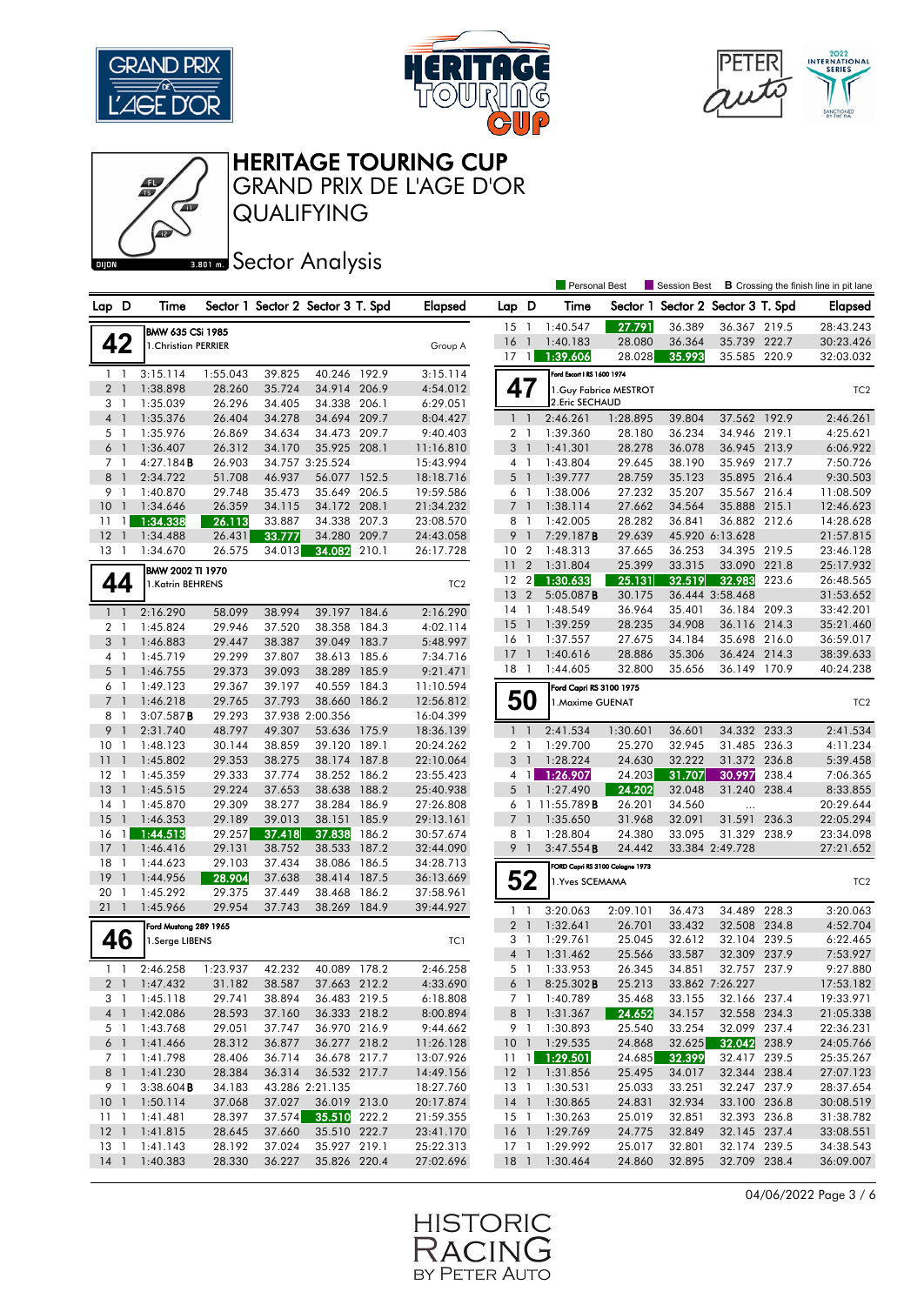





GRAND PRIX DE L'AGE D'OR

QUALIFYING

## **BRONES** Sector Analysis

|                 |                          |                                      |                       |                  |                                   |                |                        |                 |                | Personal Best            |          | Session Best                      |                 |       | <b>B</b> Crossing the finish line in pit lane |
|-----------------|--------------------------|--------------------------------------|-----------------------|------------------|-----------------------------------|----------------|------------------------|-----------------|----------------|--------------------------|----------|-----------------------------------|-----------------|-------|-----------------------------------------------|
| Lap D           |                          | Time                                 |                       |                  | Sector 1 Sector 2 Sector 3 T. Spd |                | <b>Elapsed</b>         | Lap D           |                | Time                     |          | Sector 1 Sector 2 Sector 3 T. Spd |                 |       | <b>Elapsed</b>                                |
| 19              | -1                       | 1:33.668                             | 26.944                | 33.870           | 32.854 235.3                      |                | 37:42.675              | 5 1             |                | 1:37.789                 | 28.032   | 34.156                            | 35.601 214.3    |       | 8:23.209                                      |
|                 |                          | BMW 2002 TI 1970                     |                       |                  |                                   |                |                        | 6               | $\overline{1}$ | 1:33.555                 | 26.079   | 33.972                            | 33.504 214.3    |       | 9:56.764                                      |
|                 | 56                       |                                      | 1. Gaby VON OPPENHEIM |                  |                                   |                | TC <sub>2</sub>        | $7^{\circ}$     | $\overline{1}$ | 1:33.830                 | 26.011   | 33.694                            | 34.125 212.2    |       | 11:30.594                                     |
|                 |                          |                                      |                       |                  |                                   |                |                        | 8               | -1             | 1:37.634                 | 25.929   | 35.150                            | 36.555 211.4    |       | 13:08.228                                     |
| $1\quad$        |                          | 2:42.703                             | 1:25.602              | 38.305           | 38.796 190.5                      |                | 2:42.703               | 9 <sub>1</sub>  |                | 1:49.305                 | 29.752   | 42.966                            | 36.587 211.8    |       | 14:57.533                                     |
| $\overline{2}$  | $\mathbf{1}$             | 1:41.823                             | 29.161                | 35.272           | 37.390                            | 194.6          | 4:24.526               | 10              | -1             | 4:11.502B                | 38.671   |                                   | 47.958 2:44.873 |       | 19:09.035                                     |
| 3 <sup>1</sup>  |                          | 1:40.419                             | 28.338                | 35.245           | 36.836                            | 193.5          | 6:04.945               | 11              | $\overline{1}$ | 1:43.542                 | 34.987   | 34.011                            | 34.544 211.8    |       | 20:52.577                                     |
| 4 <sub>1</sub>  |                          | 1:37.921                             | 27.116                | 35.456           | 35.349 201.5                      |                | 7:42.866               | 12              | $\overline{1}$ | 1:32.492                 | 25.600   | 33.337                            | 33.555 213.9    |       | 22:25.069                                     |
| $5-1$           |                          | 1:37.956                             | 26.977                | 35.045           | 35.934                            | 195.7          | 9:20.822               | 13              | $\overline{1}$ | 1:35.481                 | 25.494   | 34.216                            | 35.771          | 214.7 | 24:00.550                                     |
| $6-1$           |                          | 1:38.132                             | 27.419                | 34.957           | 35.756 196.7                      |                | 10:58.954              | 14 1            |                | 1:32.677                 | 25.645   | 33.748                            | 33.284          | 215.1 | 25:33.227                                     |
| $\overline{7}$  | $\overline{\phantom{a}}$ | 4:29.745B                            | 27.244                |                  | 35.560 3:26.941                   |                | 15:28.699              | 15              | $\overline{1}$ | 1:33.339                 | 25.689   | 33.688                            | 33.962 214.7    |       | 27:06.566                                     |
| 8               | $\mathbf{1}$             | 2:46.338                             | 50.730                |                  | 52.419 1:03.189 155.4             |                | 18:15.037              | 16 <sub>1</sub> |                | 1:33.998                 | 26.084   | 34.220                            | 33.694 212.2    |       | 28:40.564                                     |
| 9               | $\overline{\phantom{a}}$ | 1:39.930                             | 28.280                | 34.533           | 37.117 194.2                      |                | 19:54.967              | <sup>17</sup>   | $\overline{1}$ | 1:35.310                 | 25.423   | 33.865                            | 36.022 213.4    |       | 30:15.874                                     |
| 10              | $\mathbf{1}$             | 1:36.689                             | 26.890                | 34.358           | 35.441                            | 198.9          | 21:31.656              | 18              | -1             | 1:33.360                 | 25.500   | 34.137                            | 33.723 212.2    |       | 31:49.234                                     |
| 11              | $\overline{1}$           | 1:37.233                             | 27.006                | 34.919           | 35.308                            | 200.7          | 23:08.889              | 19              | $\overline{1}$ | 1:37.263                 | 27.071   | 34.700                            | 35.492 211.8    |       | 33:26.497                                     |
| 12              | $\mathbf{1}$             | 1:37.590                             | 26.893                | 34.536           | 36.161                            | 195.7          | 24:46.479              |                 |                | Ford Escort RS 1600 1969 |          |                                   |                 |       |                                               |
| 13              | $\overline{1}$           | 1:36.986                             | 27.065                | 34.488           | 35.433 197.8                      |                | 26:23.465              | 90              |                | 1. Carlos F. CRUZ        |          |                                   |                 |       | TC <sub>2</sub>                               |
| 14              | -1                       | 1:37.555                             | 26.902                | 35.016           | 35.637 196.4                      |                | 28:01.020              |                 |                | 2. Miguel AMARAL         |          |                                   |                 |       |                                               |
| 15              | $\overline{1}$           | 1:37.998                             | 27.121                | 34.742           | 36.135                            | 197.1          | 29:39.018              | $1\quad$        |                | 2:28.365                 | 1:07.720 | 39.913                            | 40.732          | 180.3 | 2:28.365                                      |
| $16-1$          |                          | 1:36.917                             | 26.684                | 34.714           | 35.519 195.7                      |                | 31:15.935              | $2-1$           |                | 1:47.704                 | 30.954   | 37.446                            | 39.304          | 180.6 | 4:16.069                                      |
|                 |                          | Ford Mustang 289 1965                |                       |                  |                                   |                |                        | 3               | $\overline{1}$ | 1:43.591                 | 29.644   | 36.055                            | 37.892          | 187.5 | 5:59.660                                      |
|                 | 65                       | 1. Max HUBER                         |                       |                  |                                   |                | TC1                    | 4 <sup>1</sup>  |                | 1:43.166                 | 28.595   | 36.855                            | 37.716 187.2    |       | 7:42.826                                      |
|                 |                          | 2.Ralf HUBER                         |                       |                  |                                   |                |                        | 5 1             |                | 1:42.836                 | 28.946   | 36.369                            | 37.521          | 187.5 | 9:25.662                                      |
| $1\quad$        |                          | 2:41.299                             | 1:21.573              | 42.062           | 37.664                            | 200.4          | 2:41.299               | 6 <sup>1</sup>  |                | 1:44.544                 | 28.768   | 35.874                            | 39.902 187.8    |       | 11:10.206                                     |
| 2 <sub>1</sub>  |                          | 1:41.932                             | 28.476                | 36.813           | 36.643 204.2                      |                | 4:23.231               | 7 1             |                | 1:42.031                 | 28.721   | 36.113                            | 37.197 189.8    |       | 12:52.237                                     |
| 3               | $\mathbf{1}$             | 1:56.671                             | 30.658                | 49.120           | 36.893 206.1                      |                | 6:19.902               | 8               | $\overline{1}$ | 1:42.079                 | 28.388   | 36.119                            | 37.572          | 192.5 | 14:34.316                                     |
| 4               | -1                       | $3:05.638$ <b>B</b>                  | 28.101                |                  | 37.515 2:00.022                   |                | 9:25.540               | 9 1             |                | 2:30.173                 | 34.803   |                                   | 51.282 1:04.088 | 96.1  | 17:04.489                                     |
| $5-1$           |                          | 1:50.101                             | 35.670                | 38.104           | 36.327 202.6                      |                | 11:15.641              | 10              | $\overline{1}$ | 2:07.936                 | 48.501   | 41.936                            | 37.499          | 188.2 | 19:12.425                                     |
| 6               | $\overline{1}$           | 1:40.792                             | 28.198                | 36.771           | 35.823                            | 203.8          | 12:56.433              | $11-1$          |                | 1:42.363                 | 28.752   | 36.357                            | 37.254 193.2    |       | 20:54.788                                     |
| 7 <sup>1</sup>  |                          | 1:41.554                             | 27.843                | 36.928           | 36.783                            | 201.1          | 14:37.987              | $12-1$          |                | 4:26.451B                | 32.154   |                                   | 39.926 3:14.371 |       | 25:21.239                                     |
| 8               | -1                       | 2:39.961                             | 34.483                |                  | 51.320 1:14.158                   | 67.1           | 17:17.948              | 13 <sub>2</sub> |                | 1:52.949                 | 39.046   | 36.759                            | 37.144 189.5    |       | 27:14.188                                     |
| 9               | $\mathbf{1}$             | 2:10.712                             | 55.140                | 39.142           | 36.430                            | 200.4          | 19:28.660              | 14              | $\overline{2}$ | 1:41.990                 | 28.788   | 36.415                            | 36.787 191.5    |       | 28:56.178                                     |
| 10              | -1                       | 1:40.804                             | 28.402                | 36.652           | 35.750                            | 204.5          | 21:09.464              | 15              | $\overline{2}$ | 1:42.102                 | 27.354   | 37.104                            | 37.644          | 193.2 | 30:38.280                                     |
| 11              | $\overline{\phantom{a}}$ | 1:53.713                             | 30.520                | 43.169           | 40.024                            | 203.4          | 23:03.177              | 16 <sub>2</sub> |                | 1:39.350                 | 27.469   | 35.551                            | 36.330          | 190.5 | 32:17.630                                     |
| $12 \quad 1$    |                          | 1:40.035                             | 27.783                | 36.341           | 35.911                            | 204.9          | 24:43.212              | 17 <sup>2</sup> |                | 1:38.920                 | 27.312   | 35.275                            | 36.333          | 191.8 | 33:56.550                                     |
|                 |                          | Ford Mustang 289 1965                |                       |                  |                                   |                |                        |                 |                | BMW 3.0 CSL 1975         |          |                                   |                 |       |                                               |
|                 | 66                       | 1.Guillaume HUBER                    |                       |                  |                                   |                | TC1                    | 93              |                | 1.Simon ALEXANDER        |          |                                   |                 |       | TC <sub>2</sub>                               |
|                 |                          |                                      |                       |                  |                                   |                |                        | $\mathbf{1}$    | $\overline{1}$ | 2:47.163                 | 1:30.354 | 39.442                            | 37.367 216.9    |       | 2:47.163                                      |
| $1\quad$        |                          | 2:26.953                             | 1:04.085              | 43.030           | 39.838                            | 194.9          | 2:26.953               | 2 <sub>1</sub>  |                | 1:42.544                 | 28.743   | 38.404                            | 35.397 217.3    |       | 4:29.707                                      |
| $\mathbf{2}$    | -1                       | 1:53.676                             | 33.866                | 41.868           | 37.942 208.5                      |                | 4:20.629               | 3 <sup>1</sup>  |                | 1:37.030                 | 26.541   | 35.746                            | 34.743          | 214.7 | 6:06.737                                      |
| 3               | $\mathbf{1}$             | 2:01.161                             | 34.697                | 48.698           | 37.766 210.5                      |                | 6:21.790               | 4 1             |                | 1:39.859                 | 29.203   | 35.558                            | 35.098 213.4    |       | 7:46.596                                      |
| 4               | $\overline{1}$           | 3:11.887B                            | 29.584<br>42.380      |                  | 42.428 1:59.875<br>37.620         |                | 9:33.677               | 5               |                | 1:37.472                 | 26.532   | 35.360                            | 35.580 212.6    |       | 9:24.068                                      |
| $5-1$           |                          | 1:58.743                             |                       | 38.743<br>36.931 |                                   | 210.1<br>204.2 | 11:32.420              | 6 <sub>1</sub>  |                | 1:35.868                 | 27.017   | 34.259                            | 34.592 214.7    |       | 10:59.936                                     |
| 6 1             |                          | 1:44.160                             | 30.545                |                  | 36.684<br>48.987 123.7            |                | 13:16.580<br>15:21.187 |                 |                | 7 1 1:38.440             | 26.784   | 36.697                            | 34.959 213.9    |       | 12:38.376                                     |
|                 | 7 1                      | 2:04.607<br>$5:25.047$ <b>B</b>      | 29.332<br>43.251      | 46.288           | 50.391 3:51.405                   |                | 20:46.234              |                 |                | 8 1 1:34.980             | 26.283   | 33.757                            | 34.940 212.2    |       | 14:13.356                                     |
|                 | 8 1<br>9 1               | 2:08.528                             | 42.897                | 46.960           | 38.671 207.3                      |                | 22:54.762              | 9 1             |                | 4:21.504B                | 26.764   |                                   | 40.650 3:14.090 |       | 18:34.860                                     |
| 10 <sub>1</sub> |                          | 1:46.774                             | 29.237                | 39.936           | 37.601 210.9                      |                | 24:41.536              | 10 <sub>1</sub> |                | 1:44.720                 | 33.134   | 37.117                            | 34.469 214.3    |       | 20:19.580                                     |
| 111             |                          | 1:46.660                             | 31.446                | 38.426           | 36.788 211.8                      |                | 26:28.196              |                 |                | 11 1 1:35.757            | 26.870   | 34.359                            | 34.528 213.4    |       | 21:55.337                                     |
| $12-1$          |                          | 1:45.737                             | 29.245                | 37.484           | 39.008 197.4                      |                | 28:13.933              | $12-1$          |                | 1:34.230                 | 26.242   | 33.682                            | 34.306 217.3    |       | 23:29.567                                     |
|                 |                          |                                      |                       |                  |                                   |                |                        |                 |                | 13 1 1:34.515            | 26.152   | 33.863                            | 34.500 214.3    |       | 25:04.082                                     |
|                 | 75                       | Ford Capri RS 2600 1972              |                       |                  |                                   |                |                        |                 |                | 14 1 1:35.223            | 26.488   | 34.355                            | 34.380 216.0    |       | 26:39.305                                     |
|                 |                          | 1.Simon EVANS<br>2. James LITTLEJOHN |                       |                  |                                   |                | TC <sub>2</sub>        |                 |                | 15 1 1:34.262            | 25.985   | 33.541                            | 34.736 213.0    |       | 28:13.567                                     |
|                 | $1\quad$                 | 2:03.179                             | 53.540                | 35.379           | 34.260 213.9                      |                | 2:03.179               |                 |                | 16 1 1:34.527            | 26.185   | 33.873                            | 34.469 213.0    |       | 29:48.094                                     |
| 2 <sub>1</sub>  |                          | 1:33.709                             | 25.998                | 33.916           | 33.795 212.2                      |                | 3:36.888               |                 |                | 17 1:33.978              | 25.978   | 33.606                            | 34.394 214.3    |       | 31:22.072                                     |
|                 | 3 <sup>1</sup>           | 1:34.452                             | 26.695                | 33.820           | 33.937 210.9                      |                | 5:11.340               | 18 1            |                | 1:35.092                 | 26.018   | 33.923                            | 35.151 213.0    |       | 32:57.164                                     |
|                 | $4-1$                    | 1:34.080                             | 26.313                | 34.119           | 33.648 213.0                      |                | 6:45.420               |                 |                | 19 1 1:35.672            | 25.914   | 34.316                            | 35.442 214.7    |       | 34:32.836                                     |

04/06/2022 Page 4 / 6

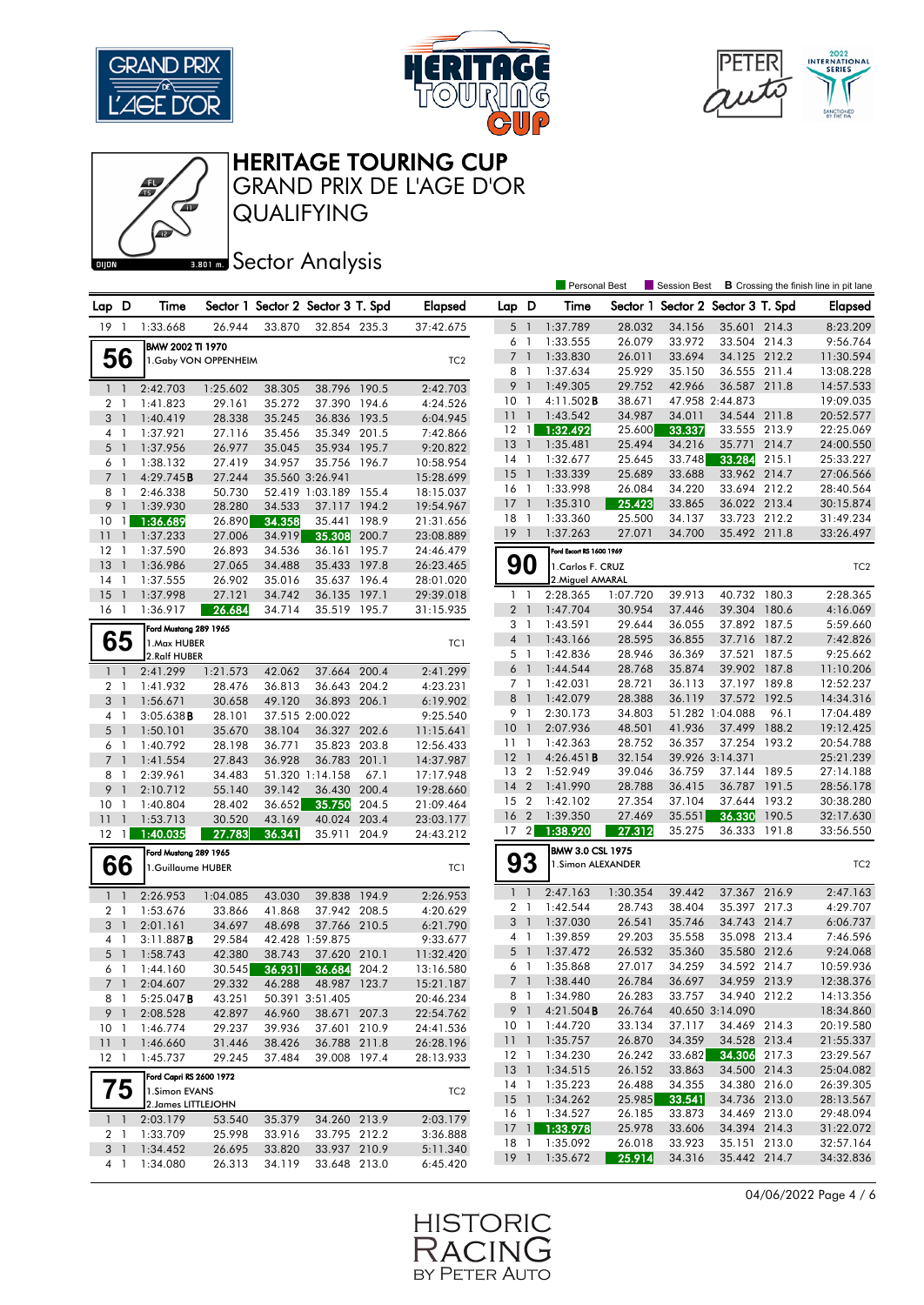





GRAND PRIX DE L'AGE D'OR

QUALIFYING

### **BRONES** Sector Analysis

|                           |                          |                                          |                    |                                   |                 |       |                 |                        |                | <b>Personal Best</b>    |                  | Session Best     |                                   |       | <b>B</b> Crossing the finish line in pit lane |
|---------------------------|--------------------------|------------------------------------------|--------------------|-----------------------------------|-----------------|-------|-----------------|------------------------|----------------|-------------------------|------------------|------------------|-----------------------------------|-------|-----------------------------------------------|
| Lap D                     |                          | Time                                     |                    | Sector 1 Sector 2 Sector 3 T. Spd |                 |       | <b>Elapsed</b>  | Lap D                  |                | Time                    |                  |                  | Sector 1 Sector 2 Sector 3 T. Spd |       | Elapsed                                       |
| 20                        | -1                       | 1:35.719                                 | 26.177             | 34.877                            | 34.665 208.9    |       | 36:08.555       | $6-1$                  |                | 1:32.764                | 26.093           | 33.892           | 32.779 240.5                      |       | 11:59.104                                     |
| 21                        | $\overline{1}$           | 1:34.956                                 | 26.756             | 33.714                            | 34.486 213.9    |       | 37:43.511       | 7 1                    |                | 1:30.871                | 25.433           | 33.219           | 32.219 244.3                      |       | 13:29.975                                     |
|                           |                          |                                          |                    |                                   |                 |       |                 | 8                      | $\overline{1}$ | 1:34.929                | 25.615           | 33.513           | 35.801                            | 141.4 | 15:04.904                                     |
|                           | <b>100</b>               | BMW 530i US 1981<br>1. Richard DEPAGNEUX |                    |                                   |                 |       | TC <sub>2</sub> | 9                      | $\overline{1}$ | 6:42.644B               | 40.200           |                  | 41.570 5:20.874                   |       | 21:47.548                                     |
|                           |                          |                                          |                    |                                   |                 |       |                 | 10                     | $\overline{1}$ | 1:38.414                | 32.261           | 33.498           | 32.655 241.1                      |       | 23:25.962                                     |
| $\mathbf{1}$              | $\mathbf{1}$             | 2:09.598                                 | 52.362             | 39.482                            | 37.754          | 201.5 | 2:09.598        | 111                    |                | 1:30.843                | 25.324           | 33.049           | 32.470 241.6                      |       | 24:56.805                                     |
| $2^{\circ}$               | $\mathbf{1}$             | 1:41.446                                 | 28.994             | 36.587                            | 35.865          | 209.3 | 3:51.044        | 12                     | $\overline{1}$ | 1:30.630                | 25.404           | 33.027           | 32.199                            | 244.9 | 26:27.435                                     |
|                           | 3 1                      | 1:42.163                                 | 27.818             | 35.412                            | 38.933          | 146.5 | 5:33.207        | 13                     | -1             | 3:42.748B               | 25.462           |                  | 33.406 2:43.880                   |       | 30:10.183                                     |
|                           |                          |                                          |                    |                                   |                 |       |                 | 14                     | $\overline{1}$ | 1:39.245                | 33.295           | 33.562           | 32.388 243.8                      |       | 31:49.428                                     |
|                           | 4                        | BMW 635 CSi 1983<br>1.Jean-Lou RIHON     |                    |                                   |                 |       |                 | $15-1$                 |                | 1:30.907                | 25.327           | 33.341           | 32.239 241.1                      |       | 33:20.335                                     |
|                           |                          | 2. Nick PADMORE                          |                    |                                   |                 |       | Group A         |                        |                | BMW 2002 TII 1975       |                  |                  |                                   |       |                                               |
|                           | $1\quad$                 | 2:46.027                                 | 1:26.161           | 42.188                            | 37.678          | 194.2 | 2:46.027        |                        | 55             | 1. Charles VEILLARD     |                  |                  |                                   |       | TC <sub>2</sub>                               |
|                           | 2 <sub>1</sub>           | 1:43.349                                 | 29.180             | 38.876                            | 35.293 208.9    |       | 4:29.376        |                        |                |                         |                  |                  |                                   |       |                                               |
| 3                         | $\mathbf{1}$             | 1:42.624                                 | 27.439             | 40.326                            | 34.859 209.7    |       | 6:12.000        | $1\quad$               |                | 3:15.348                | 1:51.786         | 42.127           | 41.435 187.2                      |       | 3:15.348                                      |
|                           | 4 1                      | 1:42.925                                 | 26.545             | 41.060                            | 35.320 210.5    |       | 7:54.925        | 2 <sub>1</sub>         |                | 1:49.774                | 30.604           | 39.400           | 39.770 193.5                      |       | 5:05.122                                      |
|                           | $5-1$                    | 1:39.957                                 | 26.772             | 38.781                            | 34.404 210.1    |       | 9:34.882        | 3 <sup>1</sup>         |                | 1:39.131                | 28.201           | 35.800           | 35.130                            | 190.8 | 6:44.253                                      |
|                           | 6 1                      | 1:36.969                                 | 27.915             | 35.026                            | 34.028          | 212.2 | 11:11.851       | 4 1                    |                | 7:12.640B               | 30.514           |                  | 37.502 6:04.624                   |       | 13:56.893                                     |
|                           | 7 <sup>1</sup>           | 1:36.275                                 | 27.537             | 34.771                            | 33.967 211.4    |       | 12:48.126       | $5-1$                  |                | 2:14.130                | 36.972           | 44.862           | 52.296 109.8                      |       | 16:11.023                                     |
|                           | 8 1                      | 1:36.505                                 | 27.049             | 34.596                            | 34.860 208.9    |       | 14:24.631       | 6                      | $\overline{1}$ | 2:23.743                | 43.310           | 49.283           | 51.150 189.5                      |       | 18:34.766                                     |
| 9                         | $\mathbf{1}$             | 4:20.981B                                | 26.197             |                                   | 51.812 3:02.972 |       | 18:45.612       | 7 <sup>1</sup>         |                | 1:40.136                | 29.092           | 36.143           | 34.901 204.9                      |       | 20:14.902                                     |
| 10                        | $\overline{2}$           | 1:38.056                                 | 31.489             | 33.294                            | 33.273          | 213.4 | 20:23.668       | 8                      | $\overline{1}$ | 1:37.314                | 27.193           | 35.129           | 34.992 210.1                      |       | 21:52.216                                     |
| 11                        | $\overline{2}$           | 1:32.080                                 | 25.297             | 33.466                            | 33.317 216.4    |       | 21:55.748       | 9                      |                | 1:37.240                | 27.204           | 34.969           | 35.067 208.1                      |       | 23:29.456                                     |
| 12                        | $\overline{2}$           | 1:41.748                                 | 27.034             | 41.211                            | 33.503 212.6    |       | 23:37.496       | 10 <sup>°</sup>        | $\overline{1}$ | 1:36.779                | 26.826           | 35.049           | 34.904 208.9                      |       | 25:06.235                                     |
| 13                        | 2                        | 1:31.864                                 | 25.180             | 33.342                            | 33.342 213.4    |       | 25:09.360       | 11                     | $\overline{1}$ | 1:37.314                | 27.008           | 35.261           | 35.045 206.5                      |       | 26:43.549                                     |
| 14 2                      |                          | 1:34.125                                 | 25.367             | 33.842                            | 34.916 210.1    |       | 26:43.485       | $12 \quad 1$           |                | 1:36.085                | 26.885           | 34.637           | 34.563                            | 205.3 | 28:19.634                                     |
| 15                        | $\overline{2}$           | 3:25.602B                                | 25.276             |                                   | 33.091 2:27.235 |       | 30:09.087       | 13                     | $\overline{1}$ | 4:20.055B               | 29.260           |                  | 42.957 3:07.838                   |       | 32:39.689                                     |
| 16                        | $\mathbf{1}$             | 1:46.811                                 | 36.623             | 35.696                            | 34.492 210.5    |       | 31:55.898       | 14                     | $\overline{1}$ | 1:48.029                | 35.946           | 36.866           | 35.217 184.6                      |       | 34:27.718                                     |
| 17                        | $\overline{1}$           | 1:35.077                                 | 26.300             | 34.135                            | 34.642 209.3    |       | 33:30.975       | 15                     | $\overline{1}$ | 1:40.867                | 28.886           | 36.533           | 35.448 204.2                      |       | 36:08.585                                     |
| 18                        | -1                       | 1:35.454                                 | 26.280             | 34.249                            | 34.925          | 208.9 | 35:06.429       | 16                     | $\overline{1}$ | 1:37.744                | 28.109           | 34.930           | 34.705 205.7                      |       | 37:46.329                                     |
| 19                        | $\overline{1}$           | 1:36.117                                 | 26.659             | 34.264                            | 35.194 208.5    |       | 36:42.546       | $17-1$                 |                | 1:36.250                | 26.841           | 34.387           | 35.022                            | 201.5 | 39:22.579                                     |
| 20                        | $\overline{1}$           | 1:36.359                                 | 26.667             | 34.423                            | 35.269 207.7    |       | 38:18.905       | $18-1$                 |                | 1:36.825                | 26.898           | 34.727           | 35.200 199.3                      |       | 40:59.404                                     |
| 21                        | $\overline{\phantom{a}}$ | 1:35.751                                 | 26.667             | 34.075                            | 35.009 208.5    |       | 39:54.656       |                        |                | BMW 3.0 CSL 1975        |                  |                  |                                   |       |                                               |
| 22 1                      |                          | 1:35.908                                 | 26.568             | 34.326                            | 35.014 209.3    |       | 41:30.564       | 1                      | 75             | 1. Eric MESTDAGH        |                  |                  |                                   |       | TC <sub>2</sub>                               |
|                           |                          | Ford Escort RS 1600 1975                 |                    |                                   |                 |       |                 |                        |                |                         |                  |                  |                                   |       |                                               |
|                           |                          | 1.Alain PAGES                            |                    |                                   |                 |       | TC <sub>2</sub> | $1 \quad 1$            |                | 2:45.534                | 1:26.613         | 40.188           | 38.733 203.8                      |       | 2:45.534                                      |
|                           |                          |                                          |                    |                                   |                 |       |                 | 2                      | $\mathbf{1}$   | 1:36.409                | 27.177           | 34.677           | 34.555 217.7                      |       | 4:21.943                                      |
|                           | $1\quad$                 | 2:41.763                                 | 1:21.145           | 42.124                            | 38.494          | 180.0 | 2:41.763        | 3                      | -1             | 1:35.305                | 26.843           | 33.307           | 35.155 215.1                      |       | 5:57.248                                      |
|                           | 2 <sub>1</sub>           | 1:43.517                                 | 29.822             | 38.493                            | 35.202 214.3    |       | 4:25.280        | 41                     |                | 1:34.133<br>2:40.765B   | 26.585<br>26.167 | 33.306           | 34.242 217.3<br>33.418 1:41.180   |       | 7:31.381                                      |
|                           | 3 <sub>1</sub>           | 1:40.774                                 | 27.989             | 36.256                            | 36.529          | 209.7 | 6:06.054        | 5                      | $\overline{1}$ |                         |                  |                  |                                   |       | 10:12.146                                     |
|                           | 4 <sub>1</sub>           | 1:34.243                                 | 26.257             | 33.972                            | 34.014          | 212.2 | 7:40.297        | 6 1<br>$7\overline{ }$ | $\overline{1}$ | 1:44.082<br>1:32.735    | 35.644<br>25.621 | 34.713<br>33.357 | 33.725 217.3<br>33.757            | 217.3 | 11:56.228<br>13:28.963                        |
|                           | $5-1$                    | 1:34.603                                 | 26.179             | 33.799                            | 34.625 207.3    |       | 9:14.900        | 8                      | $\overline{1}$ | 1:35.159                | 26.156           | 33.596           | 35.407 140.6                      |       | 15:04.122                                     |
| 6                         | $\overline{1}$           | 1:34.626                                 | 26.745             | 33.800                            | 34.081          | 210.9 | 10:49.526       | 9                      |                | 4:08.457B               | 39.817           |                  | 41.110 2:47.530                   |       | 19:12.579                                     |
|                           | 7 <sup>1</sup>           | $3:45.073$ <b>B</b>                      | 28.327             |                                   | 40.512 2:36.234 |       | 14:34.599       | 10                     | $\overline{1}$ | 1:42.568                | 34.990           | 33.497           | 34.081 219.1                      |       | 20:55.147                                     |
|                           | 8 1                      | 2:45.090                                 | 46.909             |                                   | 43.270 1:14.911 | 64.9  | 17:19.689       |                        |                | $11$ 1:31.815           | 25.691           |                  | 32.931 33.193 220.4               |       | 22:26.962                                     |
|                           |                          | 9 1 2:09.644                             | 54.666             | 40.746                            | 34.232 211.4    |       | 19:29.333       |                        |                | 12 1 1:32.306           | 25.861           | 32.802           | 33.643 219.5                      |       | 23:59.268                                     |
|                           |                          | 10 1 1:33.748                            | 26.432             | 33.123                            | 34.193 210.9    |       | 21:03.081       | 13 1                   |                | 3:18.338B               | 28.539           |                  | 39.335 2:10.464                   |       | 27:17.606                                     |
|                           |                          | 11 1 1:36.917                            | 27.588             | 34.648                            | 34.681 206.1    |       | 22:39.998       |                        |                | 14 1 1:45.371           | 34.911           | 35.195           | 35.265 217.7                      |       | 29:02.977                                     |
| $12-1$<br>13 <sup>1</sup> |                          | 1:35.254                                 | 26.677             | 34.283                            | 34.294 215.1    |       | 24:15.252       |                        |                | 15 1 1:32.922           | 25.580           | 33.247           | 34.095 216.9                      |       | 30:35.899                                     |
|                           |                          | 1:33.872                                 | 26.554             | 33.293                            | 34.025 214.7    |       | 25:49.124       | 16 1                   |                | 1:32.744                | 26.022           | 33.369           | 33.353 219.5                      |       | 32:08.643                                     |
|                           |                          | Ford Capri RS 3100 Cologne 1975          |                    |                                   |                 |       |                 |                        |                | Ford Falcon Sprint 1964 |                  |                  |                                   |       |                                               |
|                           | 123                      | 1.Emile BREITTMAYER                      |                    |                                   |                 |       | TC <sub>2</sub> | 246                    |                | 1.Toni SEILER           |                  |                  |                                   |       | TC1                                           |
|                           |                          | 1 1 2:54.704                             |                    |                                   | 35.308 211.4    |       | 2:54.704        |                        |                |                         |                  |                  |                                   |       |                                               |
|                           |                          | 2 1 1:35.679                             | 1:41.169<br>26.431 | 38.227<br>35.291                  | 33.957 238.4    |       | 4:30.383        |                        |                | 1 1 19:40.172           |                  | 42.432           | 38.371 196.4                      |       | 19:40.172                                     |
|                           | 3 1                      | 1:36.873                                 | 27.808             | 35.486                            | 33.579 230.3    |       | 6:07.256        |                        |                | 2 1 1:44.899            | 30.219           | 36.961           | 37.719 200.7                      |       | 21:25.071                                     |
|                           | 4 <sup>1</sup>           | 2:41.034B                                | 29.211             |                                   | 35.416 1:36.407 |       | 8:48.290        | 3 1                    |                | 4:59.405B               | 31.461           |                  | 39.290 3:48.654                   |       | 26:24.476                                     |
|                           |                          | 5 1 1:38.050                             | 31.378             | 33.682                            | 32.990 241.1    |       | 10:26.340       |                        |                | 4 1 1:50.814            | 35.539           | 36.406           | 38.869 201.5                      |       | 28:15.290                                     |
|                           |                          |                                          |                    |                                   |                 |       |                 |                        |                |                         |                  |                  |                                   |       |                                               |

04/06/2022 Page 5 / 6